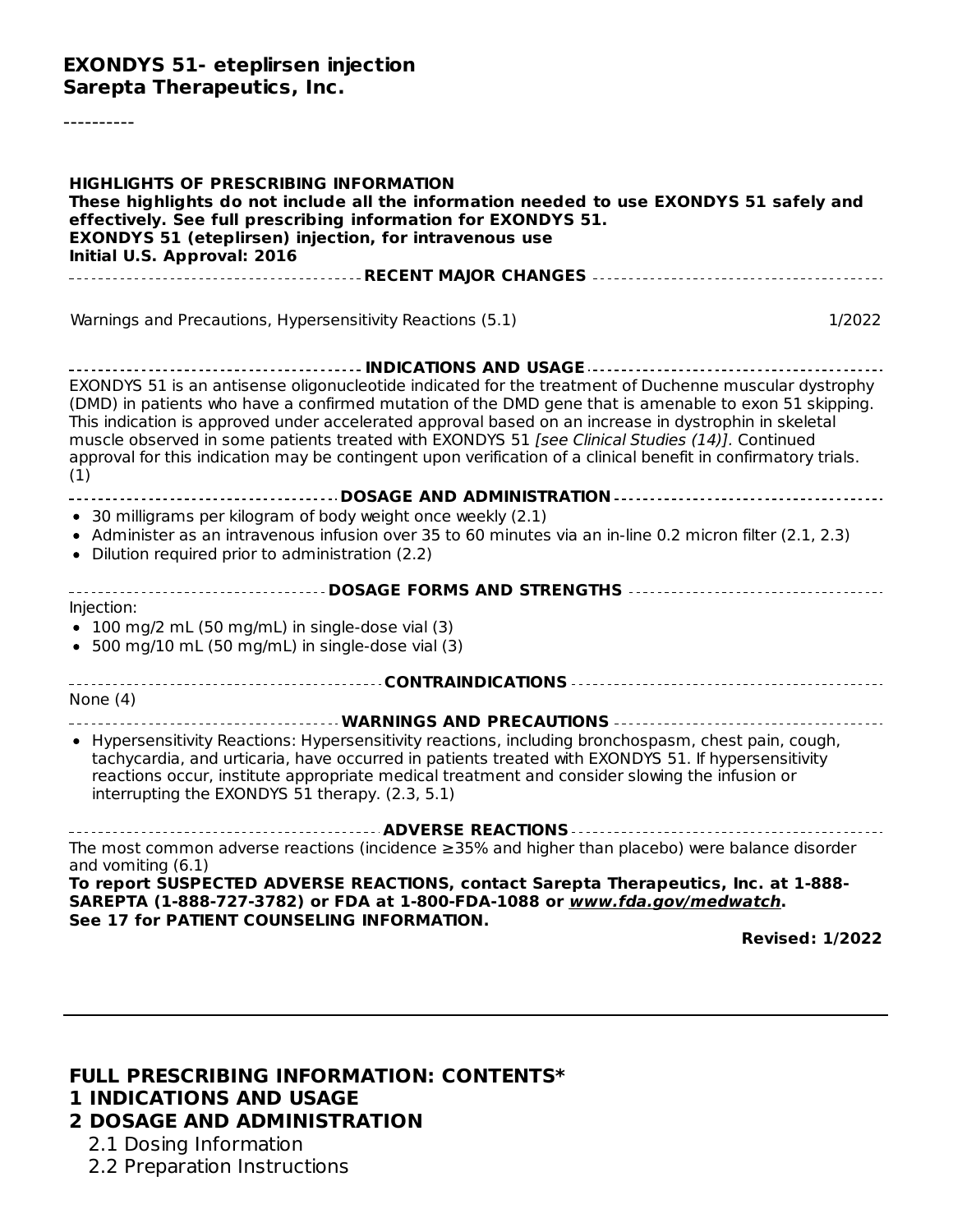2.3 Administration Instructions

- **3 DOSAGE FORMS AND STRENGTHS**
- **4 CONTRAINDICATIONS**

# **5 WARNINGS AND PRECAUTIONS**

5.1 Hypersensitivity Reactions

# **6 ADVERSE REACTIONS**

- 6.1 Clinical Trials Experience
- 6.2 Postmarketing Experience

# **8 USE IN SPECIFIC POPULATIONS**

- 8.1 Pregnancy
- 8.2 Lactation
- 8.4 Pediatric Use
- 8.5 Geriatric Use
- 8.6 Patients with Renal Impairment

# **10 OVERDOSAGE**

# **11 DESCRIPTION**

# **12 CLINICAL PHARMACOLOGY**

- 12.1 Mechanism of Action
- 12.2 Pharmacodynamics
- 12.3 Pharmacokinetics

# **13 NONCLINICAL TOXICOLOGY**

13.1 Carcinogenesis, Mutagenesis, Impairment of Fertility

# **14 CLINICAL STUDIES**

# **16 HOW SUPPLIED/STORAGE AND HANDLING**

- 16.1 How Supplied
- 16.2 Storage and Handling

# **17 PATIENT COUNSELING INFORMATION**

 $\ast$  Sections or subsections omitted from the full prescribing information are not listed.

# **FULL PRESCRIBING INFORMATION**

# **1 INDICATIONS AND USAGE**

EXONDYS 51 is indicated for the treatment of Duchenne muscular dystrophy (DMD) in patients who have a confirmed mutation of the DMD gene that is amenable to exon 51 skipping. This indication is approved under accelerated approval based on an increase in dystrophin in skeletal muscle observed in some patients treated with EXONDYS 51 [see Clinical Studies (14)]. Continued approval for this indication may be contingent upon verification of a clinical benefit in confirmatory trials.

# **2 DOSAGE AND ADMINISTRATION**

# **2.1 Dosing Information**

The recommended dose of EXONDYS 51 is 30 milligrams per kilogram administered once weekly as a 35 to 60 minute intravenous infusion via an in-line 0.2 micron filter.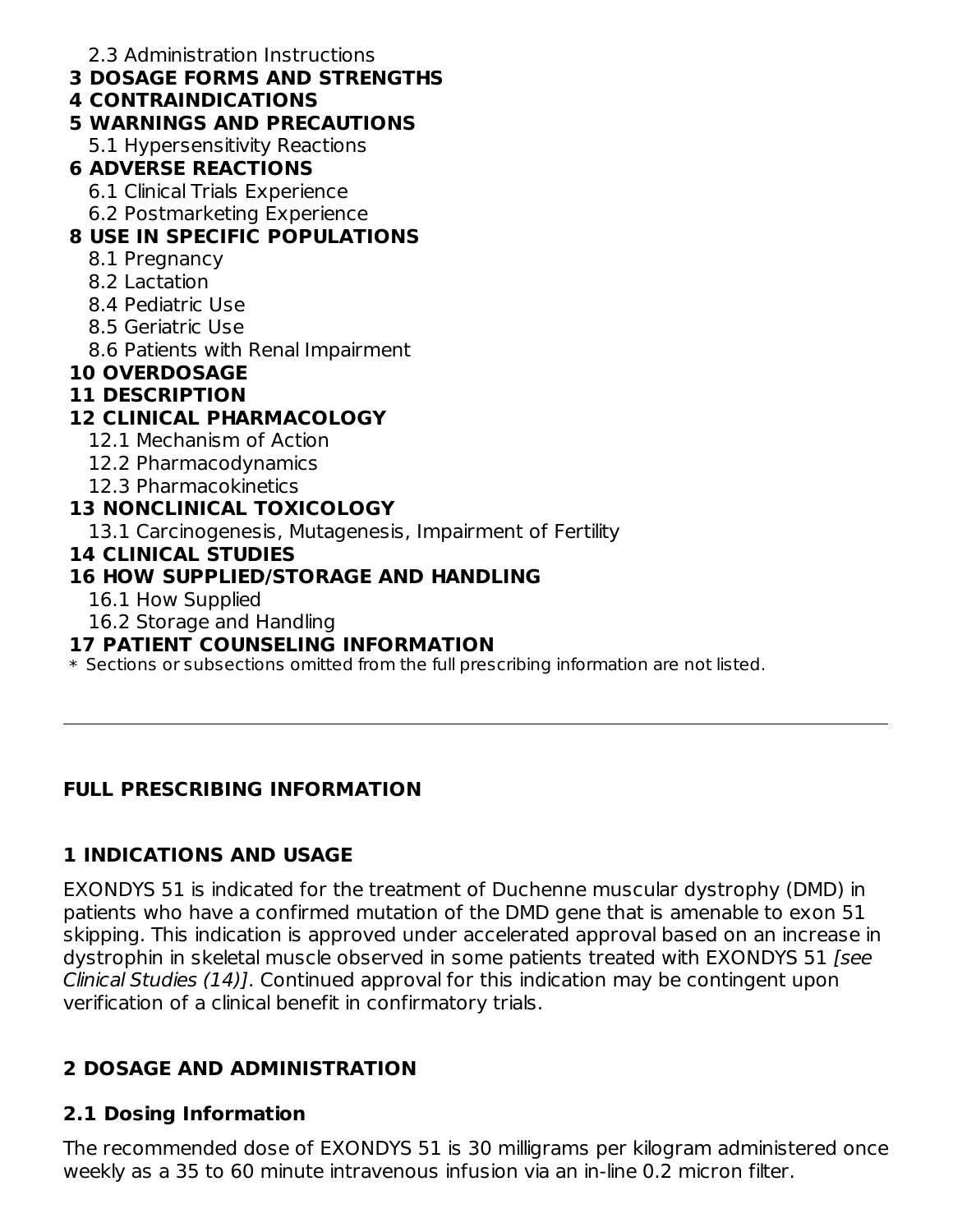If a dose of EXONDYS 51 is missed, it may be administered as soon as possible after the scheduled time.

# **2.2 Preparation Instructions**

EXONDYS 51 is supplied in single-dose vials as a preservative-free concentrated solution that requires dilution prior to administration. Parenteral drug products should be inspected visually for particulate matter and discoloration prior to administration, whenever solution and container permit. Use aseptic technique.

- a. Calculate the total dose of EXONDYS 51 to be administered based on the patient's weight and the recommended dose of 30 milligrams per kilogram. Determine the volume of EXONDYS 51 needed and the correct number of vials to supply the full calculated dose.
- b. Allow vials to warm to room temperature. Mix the contents of each vial by gently inverting 2 or 3 times. Do not shake.
- c. Visually inspect each vial of EXONDYS 51. EXONDYS 51 is a clear, colorless solution that may have some opalescence, and may contain trace amounts of small, white to off-white amorphous particles. Do not use if the solution in the vials is cloudy, discolored or contains extraneous particulate matter other than trace amounts of small, white to off-white amorphous particles.
- d. With a syringe fitted with a 21-gauge or smaller non-coring needle, withdraw the calculated volume of EXONDYS 51 from the appropriate number of vials.
- e. Dilute the withdrawn EXONDYS 51 in 0.9% Sodium Chloride Injection, USP, to make a total volume of 100-150 mL. Visually inspect the diluted solution. Do not use if the solution is cloudy, discolored or contains extraneous particulate matter other than trace amounts of small, white to off-white amorphous particles.
- f. Administer the diluted solution via an in-line 0.2 micron filter.
- g. EXONDYS 51 contains no preservatives and should be administered immediately after dilution. Complete infusion of diluted EXONDYS 51 solution within 4 hours of dilution. If immediate use is not possible, the diluted solution may be stored for up to 24 hours at 2ºC to 8ºC (36ºF to 46ºF). Do not freeze. Discard unused EXONDYS 51.

# **2.3 Administration Instructions**

Application of a topical anesthetic cream to the infusion site prior to administration of EXONDYS 51 may be considered.

EXONDYS 51 is administered via intravenous infusion. Flush the intravenous access line with 0.9% Sodium Chloride Injection, USP, prior to and after infusion.

Infuse the diluted EXONDYS 51 solution over 35 to 60 minutes via an in-line 0.2 micron filter. Do not mix other medications with EXONDYS 51 or infuse other medications concomitantly via the same intravenous access line.

If a hypersensitivity reaction occurs, consider slowing the infusion or interrupting the EXONDYS 51 therapy [see Warnings and Precautions (5.1) and Adverse Reactions (6.1)].

# **3 DOSAGE FORMS AND STRENGTHS**

EXONDYS 51 is a clear and colorless solution that may have some opalescence, and may contain trace amounts of small, white to off-white amorphous particles, and is available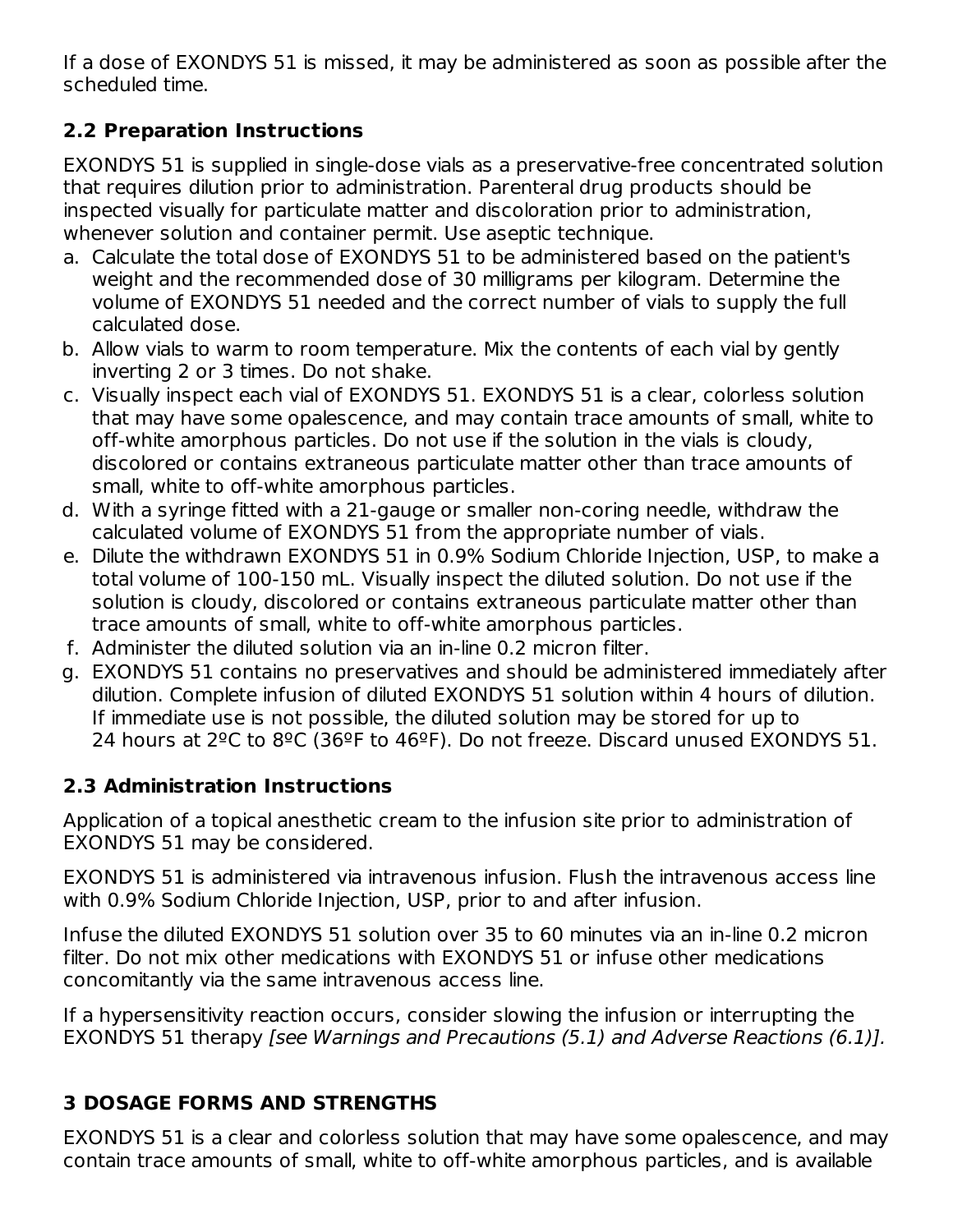as follows:

- $\bullet$  Injection: 100 mg/2 mL (50 mg/mL) solution in a single-dose vial
- Injection: 500 mg/10 mL (50 mg/mL) solution in a single-dose vial

# **4 CONTRAINDICATIONS**

None.

# **5 WARNINGS AND PRECAUTIONS**

# **5.1 Hypersensitivity Reactions**

Hypersensitivity reactions, including bronchospasm, chest pain, cough, tachycardia, and urticaria, have occurred in patients who were treated with EXONDYS 51. If a hypersensitivity reaction occurs, institute appropriate medical treatment and consider slowing the infusion or interrupting the EXONDYS 51 therapy [see Dosage and Administration (2.3)].

# **6 ADVERSE REACTIONS**

# **6.1 Clinical Trials Experience**

Because clinical trials are conducted under widely varying conditions, adverse reaction rates observed in clinical trials of a drug cannot be directly compared to rates in the clinical trials of another drug and may not reflect the rates observed in practice.

EXONDYS 51 was studied in a double-blind, placebo-controlled study for 24 weeks (Study 1), followed by an open label extension (Study 2). In Study 1, 12 patients were randomized to receive weekly intravenous infusions of EXONDYS 51 (n=8) or placebo (n=4) for 24 weeks. All 12 patients continued in Study 2 and received open-label EXONDYS 51 weekly for up to 208 weeks

In Study 1, 4 patients received placebo, 4 patients received EXONDYS 51 30 mg/kg, and 4 patients received EXONDYS 51 50 mg/kg (1.7 times the recommended dosage). In Study 2, 6 patients received EXONDYS 51 30 mg/kg/week and 6 patients received EXONDYS 51 50 mg/kg/week [see Clinical Studies (14)].

Adverse reactions that occurred in 2 or more patients who received EXONDYS 51 and were more frequent than in the placebo group in Study 1 are presented in Table 1 (the 30 and 50 mg/kg groups are pooled). Because of the small numbers of patients, these represent crude frequencies that may not reflect the frequencies observed in practice. The 50 mg/kg once weekly dosing regimen of EXONDYS 51 is not recommended *[see*] Dosage and Administration (2.1)].

The most common adverse reactions were balance disorder and vomiting.

### **Table 1. Adverse Reactions in DMD Patients Treated with 30 or 50 mg/kg/week EXONDYS 51 with Incidence at Least 25% More than Placebo 1(Study 1)**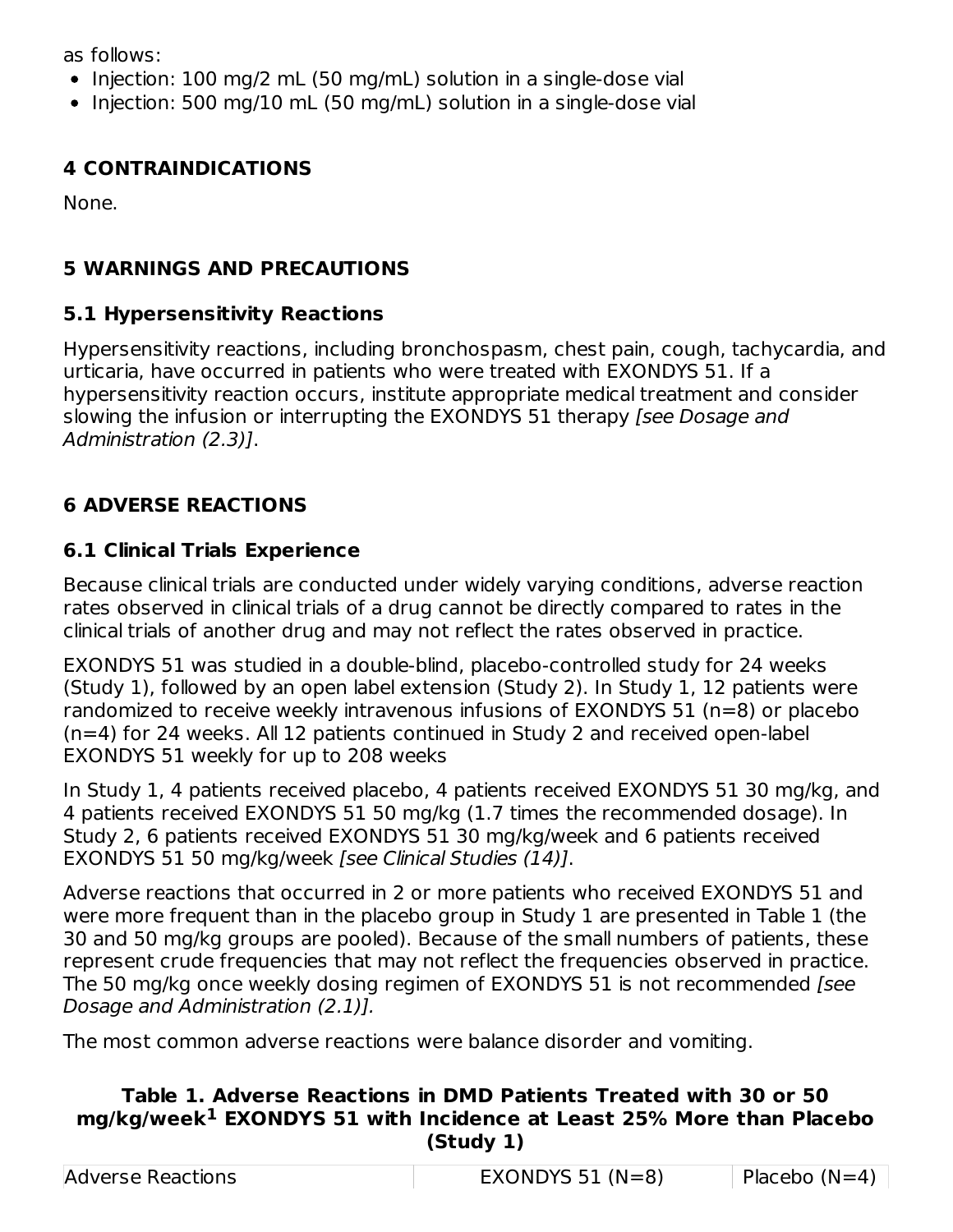| <b>Balance disorder</b> | эc  |  |
|-------------------------|-----|--|
| Vomiting                | ח ר |  |
| Contact dermatitis      |     |  |

 $1$  50 mg/kg/week = 1.7 times the recommended dosage

### Adverse Reactions from Observational Clinical Studies

The following adverse reactions have been identified during observational studies that were conducted as part of the clinical development program and continued postapproval.

In open-label observational studies, 163 patients received at least one intravenous dose of EXONDYS 51, with doses ranging between 0.5 mg/kg (0.017 times the recommended dosage) and 50 mg/kg (1.7 times the recommended dosage). All patients were male and had genetically confirmed Duchenne muscular dystrophy. Age at study entry was 6 months to 19 years. Most (85%) patients were Caucasian.

The most common adverse reactions seen in greater than 10% of the study population were headache, cough, rash, and vomiting.

Hypersensitivity reactions have occurred in patients treated with EXONDYS 51 [see Warnings and Precautions (5.1)].

### **6.2 Postmarketing Experience**

The following adverse reactions have been identified during postapproval use of EXONDYS 51. Because these reactions are reported voluntarily from a population of uncertain size, it is not always possible to reliably estimate their frequency or establish a causal relationship to drug exposure.

Postmarketing adverse reactions that occurred during infusion include bronchospasm, cyanosis of the lips, and malaise. The following adverse reactions have also been reported in patients receiving EXONDYS 51: pyrexia, flushing, protein urine present, and dehydration.

## **8 USE IN SPECIFIC POPULATIONS**

### **8.1 Pregnancy**

### Risk Summary

There are no human or animal data available to assess the use of EXONDYS 51 during pregnancy. In the U.S. general population, major birth defects occur in 2 to 4% and miscarriage occurs in 15 to 20% of clinically recognized pregnancies.

### **8.2 Lactation**

### Risk Summary

There are no human or animal data to assess the effect of EXONDYS 51 on milk production, the presence of eteplirsen in milk, or the effects of EXONDYS 51 on the breastfed infant.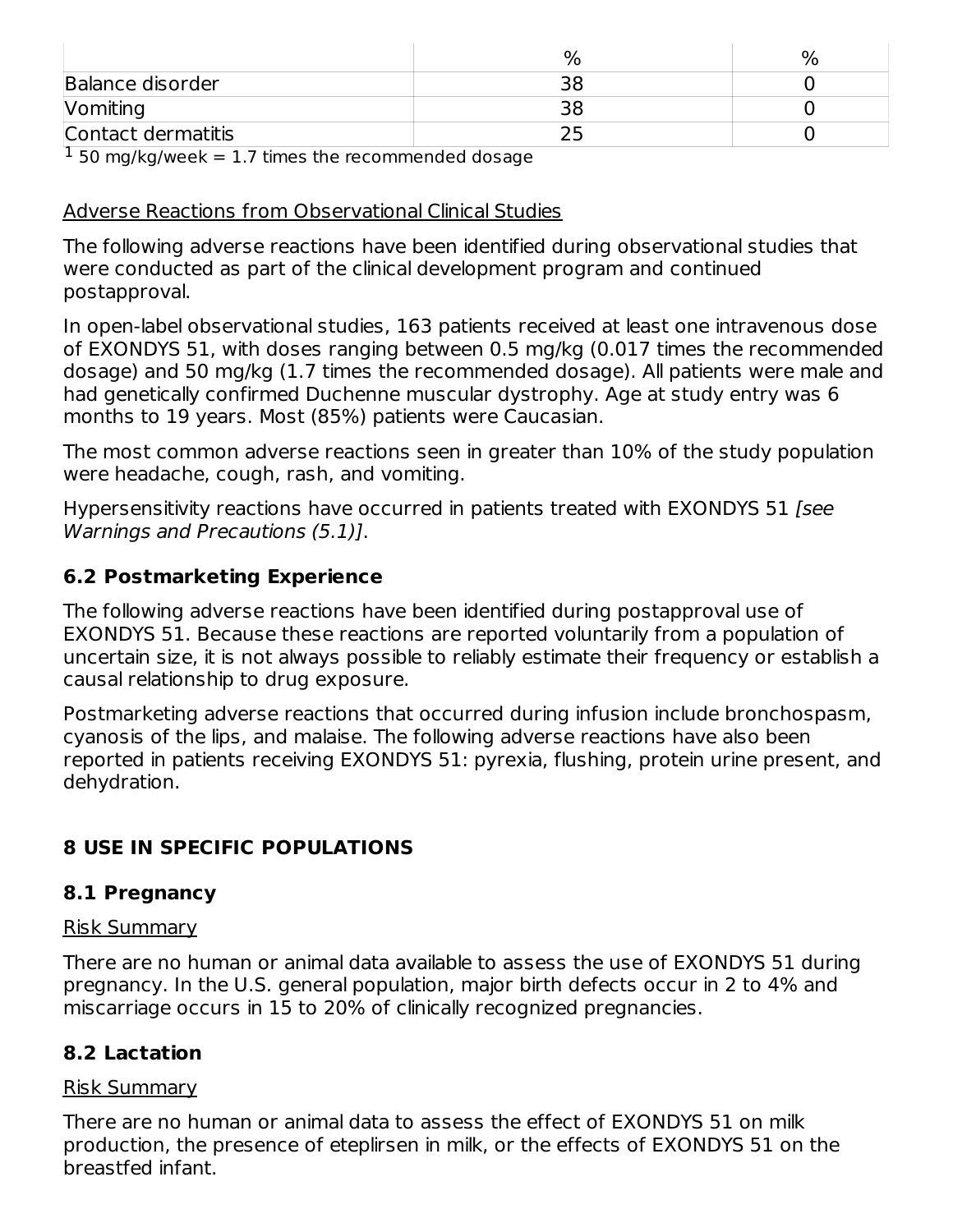The developmental and health benefits of breastfeeding should be considered along with the mother's clinical need for EXONDYS 51 and any potential adverse effects on the breastfed infant from EXONDYS 51 or from the underlying maternal condition.

# **8.4 Pediatric Use**

EXONDYS 51 is indicated for the treatment of Duchenne muscular dystrophy (DMD) in patients who have a confirmed mutation of the DMD gene that is amenable to exon 51 skipping, including pediatric patients [see Clinical Studies (14)].

Intravenous administration of eteplirsen (0, 100, 300, or 900 mg/kg) to juvenile male rats once weekly for 10 weeks beginning on postnatal day 14 resulted in renal tubular necrosis at the highest dose tested and decreased bone densitometry parameters (mineral density, mineral content, area) at all doses. The kidney findings were associated with clinical pathology changes (increased serum urea nitrogen and creatinine, decreased urine creatinine clearance). No effects were observed on the male reproductive system, neurobehavioral development, or immune function. An overall noeffect dose was not identified. Plasma eteplirsen exposure (AUC) at the lowest dose tested (100 mg/kg) was similar to that in humans at the recommended human dose (30 mg/kg).

# **8.5 Geriatric Use**

DMD is largely a disease of children and young adults; therefore, there is no geriatric experience with EXONDYS 51.

# **8.6 Patients with Renal Impairment**

Renal clearance of eteplirsen is reduced in non-DMD adults with renal impairment based on estimated creatinine clearance [see Clinical Pharmacology (12.3)]. However, because of the effect of reduced skeletal muscle mass on creatinine measurements in DMD patients, no specific dosage adjustment can be recommended for DMD patients with renal impairment.

# **10 OVERDOSAGE**

There is no experience with overdose of EXONDYS 51.

# **11 DESCRIPTION**

EXONDYS 51 (eteplirsen) injection is a sterile, aqueous, preservative-free, concentrated solution for dilution prior to intravenous administration. EXONDYS 51 is clear and colorless, and may have some opalescence, and may contain trace amounts of small, white to off-white amorphous particles. EXONDYS 51 is supplied in single dose vials containing 100 mg or 500 mg eteplirsen (50 mg/mL). EXONDYS 51 is formulated as an isotonic, phosphate buffered saline solution with an osmolality of 260 to 320 mOsm and a pH of 7.5. Each milliliter of EXONDYS 51 contains 50 mg eteplirsen; 0.2 mg potassium chloride, 0.2 mg potassium phosphate monobasic, 8 mg sodium chloride, and 1.14 mg sodium phosphate dibasic, anhydrous, in water for injection. The product may contain hydrochloric acid or sodium hydroxide to adjust pH.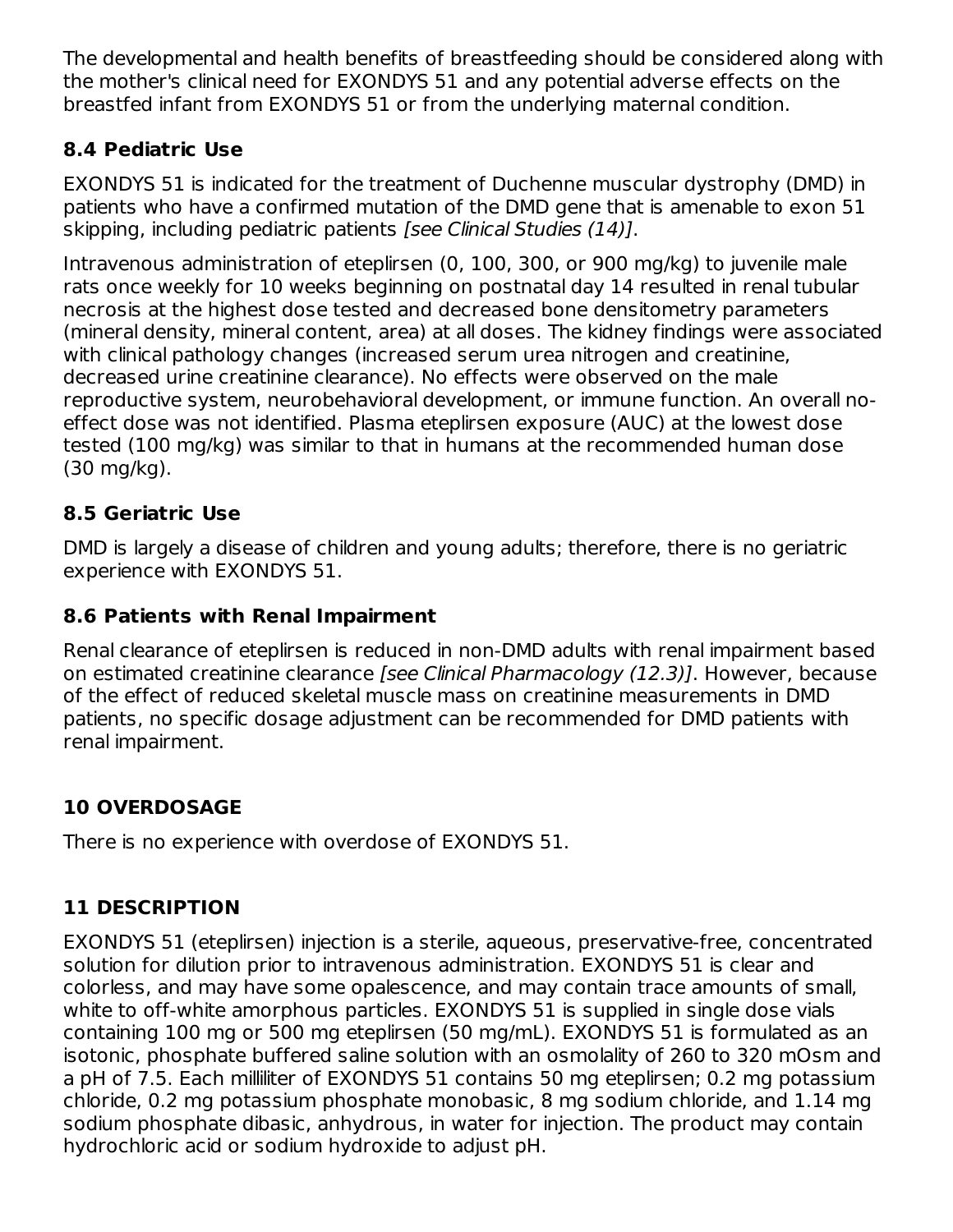Eteplirsen is an antisense oligonucleotide of the phosphorodiamidate morpholino oligomer (PMO) subclass. PMOs are synthetic molecules in which the five-membered ribofuranosyl rings found in natural DNA and RNA are replaced by a six-membered morpholino ring. Each morpholino ring is linked through an uncharged phosphorodiamidate moiety rather than the negatively charged phosphate linkage that is present in natural DNA and RNA. Each phosphorodiamidate morpholino subunit contains one of the heterocyclic bases found in DNA (adenine, cytosine, guanine, or thymine). Eteplirsen contains 30 linked subunits. The molecular formula of eteplirsen is  $C_{364}H_{569}N_{177}O_{122}P_{30}$  and the molecular weight is 10305.7 daltons.

The structure and base sequence of eteplirsen are:



# **12 CLINICAL PHARMACOLOGY**

## **12.1 Mechanism of Action**

Eteplirsen is designed to bind to exon 51 of dystrophin pre-mRNA, resulting in exclusion of this exon during mRNA processing in patients with genetic mutations that are amenable to exon 51 skipping. Exon skipping is intended to allow for production of an internally truncated dystrophin protein, which was evaluated in Study 2 and Study 3 [see Clinical Studies (14)].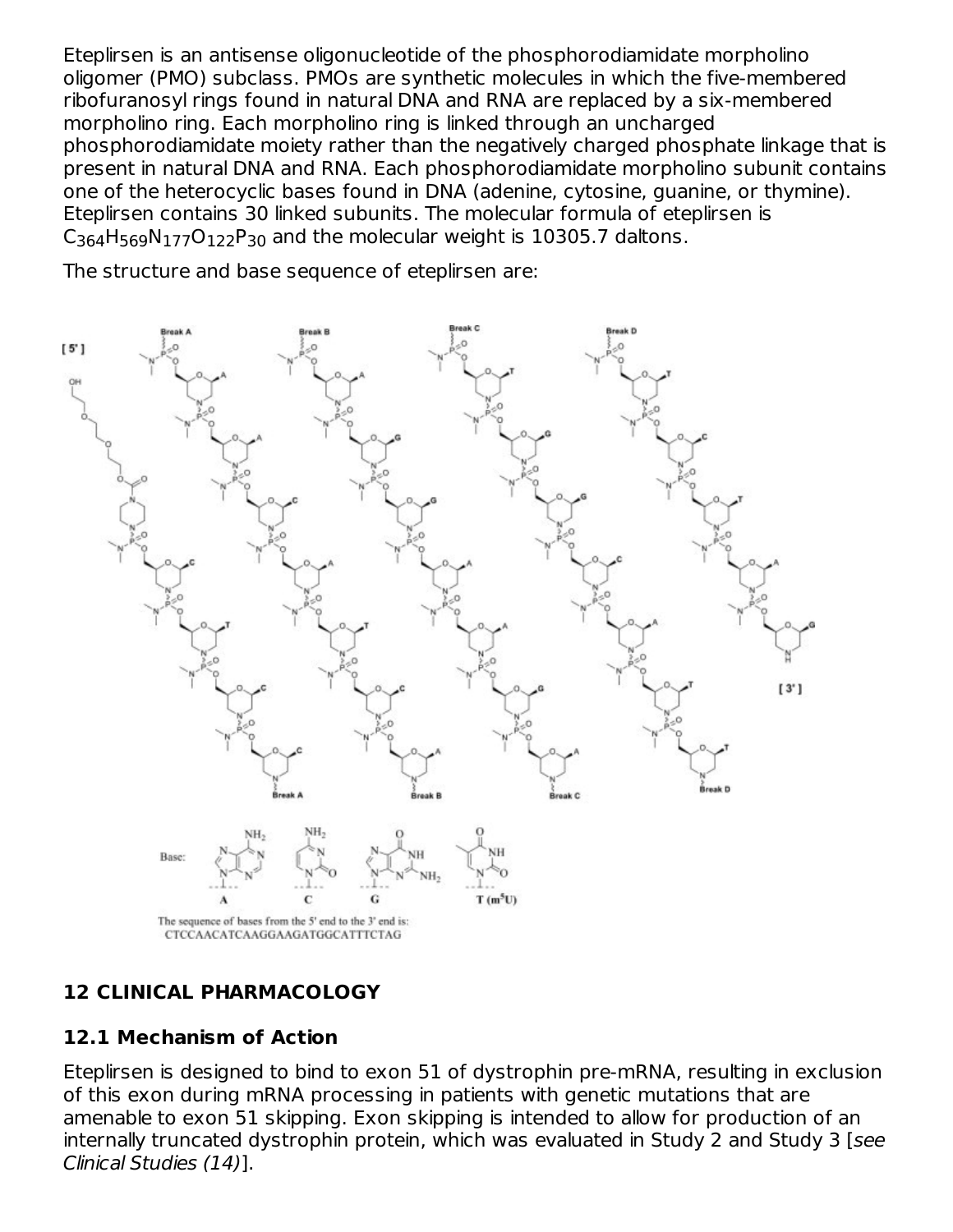## **12.2 Pharmacodynamics**

All EXONDYS 51-treated patients evaluated (n=36) were found to produce messenger ribonucleic acid (mRNA) for a truncated dystrophin protein by reverse transcription polymerase chain reaction.

In Study 2, the average dystrophin protein level in muscle tissue after 180 weeks of treatment with EXONDYS 51 was 0.93% of normal (i.e., 0.93% of the dystrophin level in healthy subjects). Because of insufficient information on dystrophin protein levels before treatment with EXONDYS 51 in Study 1, it is not possible to estimate dystrophin production in response to EXONDYS 51 in Study 1.

In Study 3, the average dystrophin protein level was 0.16% of normal before treatment, and 0.44% of normal after 48 weeks of treatment with EXONDYS 51 [see Clinical Studies  $(14)$ ]. The median increase in truncated dystrophin in Study 3 was 0.1% [see Clinical Studies (14)].

Dystrophin levels assessed by western blot can be meaningfully influenced by differences in sample processing, analytical technique, reference materials, and quantitation methodologies. Therefore, comparing dystrophin results from different assay protocols will require a standardized reference material and additional bridging studies.

## **12.3 Pharmacokinetics**

Following single or multiple intravenous infusions of EXONDYS 51 in male pediatric DMD patients, plasma concentration-time profiles of eteplirsen were generally similar and showed multi-phasic decline. The majority of drug elimination occurred within 24 hours. Approximate dose-proportionality and linearity in PK properties were observed following multiple-dose studies (0.5 mg/kg/week [0.017 times the recommended dosage] to 50 mg/kg/week [1.7 times the recommended dosage]). There was no significant drug accumulation following weekly dosing across this dose range. The inter-subject variability for eteplirsen C $_{\sf max}$  and AUC range from 20 to 55%.

Following single or multiple intravenous infusions of EXONDYS 51, the peak plasma concentrations (C $_{\sf max}$ ) of eteplirsen occurred near the end of infusion (i.e.,  $1.1$  to  $1.2$ hours across a dose range of 0.5 mg/kg/week to 50 mg/kg/week).

## **Distribution**

In vitro investigation suggested that plasma protein binding of eteplirsen in human ranges between 6 to 17%. The mean apparent volume of distribution (Vss) of eteplirsen was 600 mL/kg following weekly intravenous infusion of EXONDYS 51 at 30 mg/kg.

Twenty-four hours after the end of the infusion, mean concentrations of eteplirsen were 0.07% of C<sub>max</sub>. Accumulation of eteplirsen during once weekly dosing has not been observed.

## Elimination

The total clearance of eteplirsen was 339 mL/hr/kg following 12 weeks of therapy with 30 mg/kg/week.

### **Metabolism**

Eteplirsen did not appear to be metabolized by hepatic microsomes of any species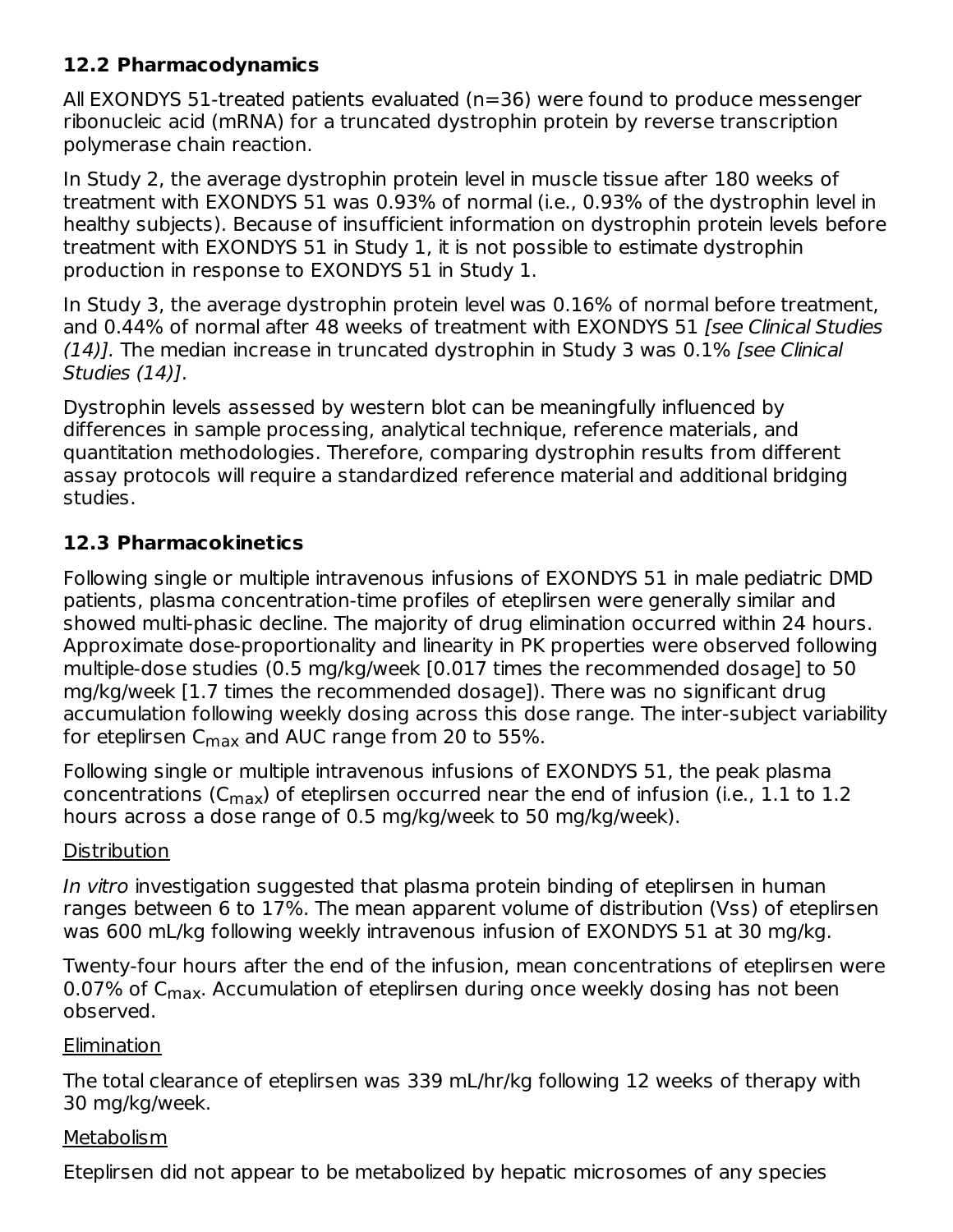### tested, including humans.

### Excretion

Renal clearance of eteplirsen accounts for approximately two-thirds of the administered dose within 24 hours of intravenous administration. Elimination half-life (t $_{\rm 1/2})$  of eteplirsen was 3 to 4 hours.

### Specific Populations

Age:

The pharmacokinetics of eteplirsen have been evaluated in male pediatric DMD patients. There is no experience with the use of EXONDYS 51 in patients 65 years of age or older.

Sex:

Sex effects have not been evaluated; EXONDYS 51 has not been studied in female patients.

Race:

Potential impact of race is not known because 89% of the patients in studies were Caucasians.

## Patients with Renal Impairment:

The effect of renal impairment on the pharmacokinetics of eteplirsen was evaluated in non-DMD subjects aged 51 to 75 years with mild (n=8, creatinine clearance ≥60 mL/min and <90 mL/min) or moderate (n=8, creatinine clearance  $\geq$ 30 mL/min and <60 mL/min) renal impairment and matched healthy subjects (n=9, creatinine clearance >90 mL/min). Subjects received a single 30 mg/kg intravenous dose of eteplirsen.

Subjects with mild and moderate renal impairment showed higher eteplirsen exposure compared to subjects with normal renal function. In subjects with mild and moderate renal impairment, exposure (AUC) increased approximately 1.4-fold and 2.4-fold, respectively. The effect of severe renal impairment or end-stage renal disease on eteplirsen pharmacokinetics and safety has not been studied.

Estimated creatinine clearance values derived from the Cockcroft-Gault equation and the threshold definitions for mild, moderate, and severe renal impairment in otherwise healthy adults would not be generalizable to patients with DMD. Therefore, no specific dosage adjustment can be recommended for patients with renal impairment.

## Patients with Hepatic Impairment:

EXONDYS 51 has not been studied in patients with hepatic impairment.

## Drug Interaction Studies

In vitro data showed that eteplirsen did not significantly inhibit CYP1A2, CYP2B6, CYP2C8, CYP2C9, CYP2C19, CYP2D6, or CYP3A4/5. Eteplirsen did not induce CYP2B6 or CYP3A4, and induction of CYP1A2 was substantially less than the prototypical inducer, omeprazole. Eteplirsen was not a substrate nor did it have any major inhibitory potential for any of the key human transporters tested (OAT1, OAT3, OCT1, OCT2, OATP1B1, OATP1B3, P-gp, BCRP, MRP2 and BSEP). Based on in vitro data on plasma protein binding, CYP or drug transporter interactions, and microsomal metabolism, eteplirsen is expected to have a low potential for drug-drug interactions in humans.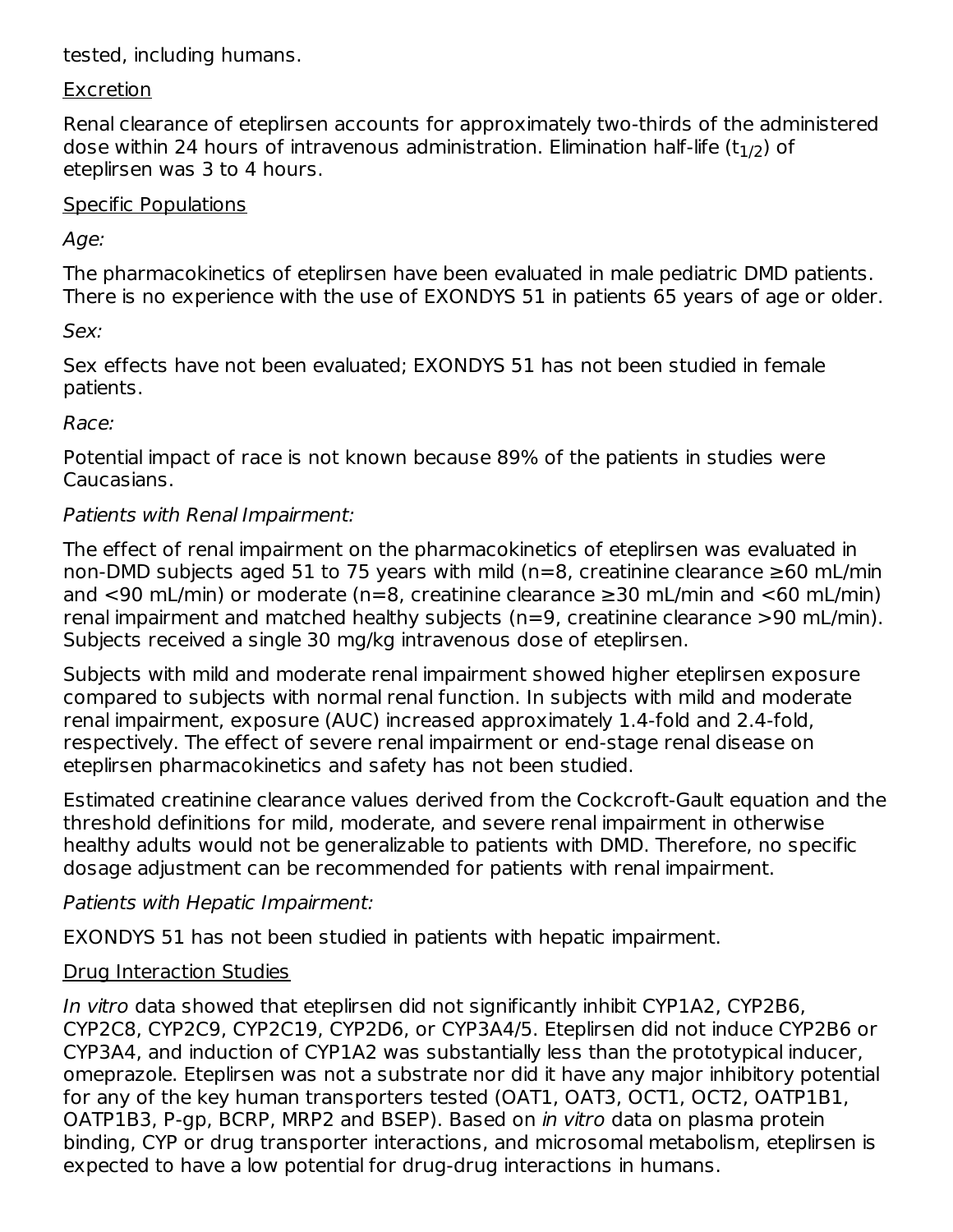## **13 NONCLINICAL TOXICOLOGY**

### **13.1 Carcinogenesis, Mutagenesis, Impairment of Fertility**

### Carcinogenesis

Administration of eteplirsen to male transgenic (Tg.rasH2) mice (0, 200, 500, or 960 mg/kg) weekly for 26 weeks (intravenous [IV] injection for 15 weeks, followed by subcutaneous injection for 11 weeks) and to male rats (0, 60, 180, or 600 mg/kg IV) weekly for 96 weeks resulted in no increase in neoplasms.

### Mutagenesis

Eteplirsen was negative in *in vitro* (bacterial reverse mutation and chromosomal aberration in CHO cells) and in vivo (mouse bone marrow micronucleus) assays.

### Impairment of Fertility

Fertility studies in animals were not conducted with eteplirsen. No effects on the male reproductive system were observed following intravenous administration of eteplirsen (0, 5, 40, or 320 mg/kg) to male monkeys once weekly for 39 weeks. Plasma eteplirsen exposure (AUC) in monkeys at the highest dose tested was 20 times that in humans at recommended human dose (30 mg/kg).

## **14 CLINICAL STUDIES**

EXONDYS 51 was evaluated in three clinical studies in patients who have a confirmed mutation of the DMD gene that is amenable to exon 51 skipping.

In Study 1, patients were randomized to receive weekly infusions of EXONDYS 51 (30 mg/kg,  $n=4$ ); EXONDYS 51 (50 mg/kg,  $n=4$ ), or placebo ( $n=4$ ) for 24 weeks. The primary endpoint was dystrophin production; a clinical outcome measure, the 6-minute walk test (6MWT), was also assessed. The 6MWT measures the distance that a patient can walk on a flat, hard surface in a period of 6 minutes. Patients had a mean age of 9.4 years, a mean 6-minute walk distance (6MWD) at baseline of 363 meters, and were on a stable dose of corticosteroids for at least 6 months. There was no significant difference in change in 6MWD between patients treated with EXONDYS 51 and those treated with placebo.

All 12 patients who participated in Study 1 continued treatment with open-label EXONDYS 51 weekly for an additional 4 years in Study 2. The 4 patients who had been randomized to placebo were re-randomized 1:1 to EXONDYS 51 30 or 50 mg/kg/week such that there were 6 patients on each dose. Patients who participated in Study 2 were compared to an external control group. The primary clinical efficacy outcome measure was the 6MWT. Eleven patients in Study 2 had a muscle biopsy after 180 weeks of treatment with EXONDYS 51, which was analyzed for dystrophin protein level by Sarepta western blot. Study 2 failed to provide evidence of a clinical benefit of EXONDYS 51 compared to the external control group. The average dystrophin protein level after 180 weeks of treatment with EXONDYS 51 was 0.93% of the dystrophin level in healthy subjects. Because of insufficient information on dystrophin protein levels before treatment with EXONDYS 51 in Study 1, it is not possible to estimate dystrophin production in response to EXONDYS 51 in Study 1.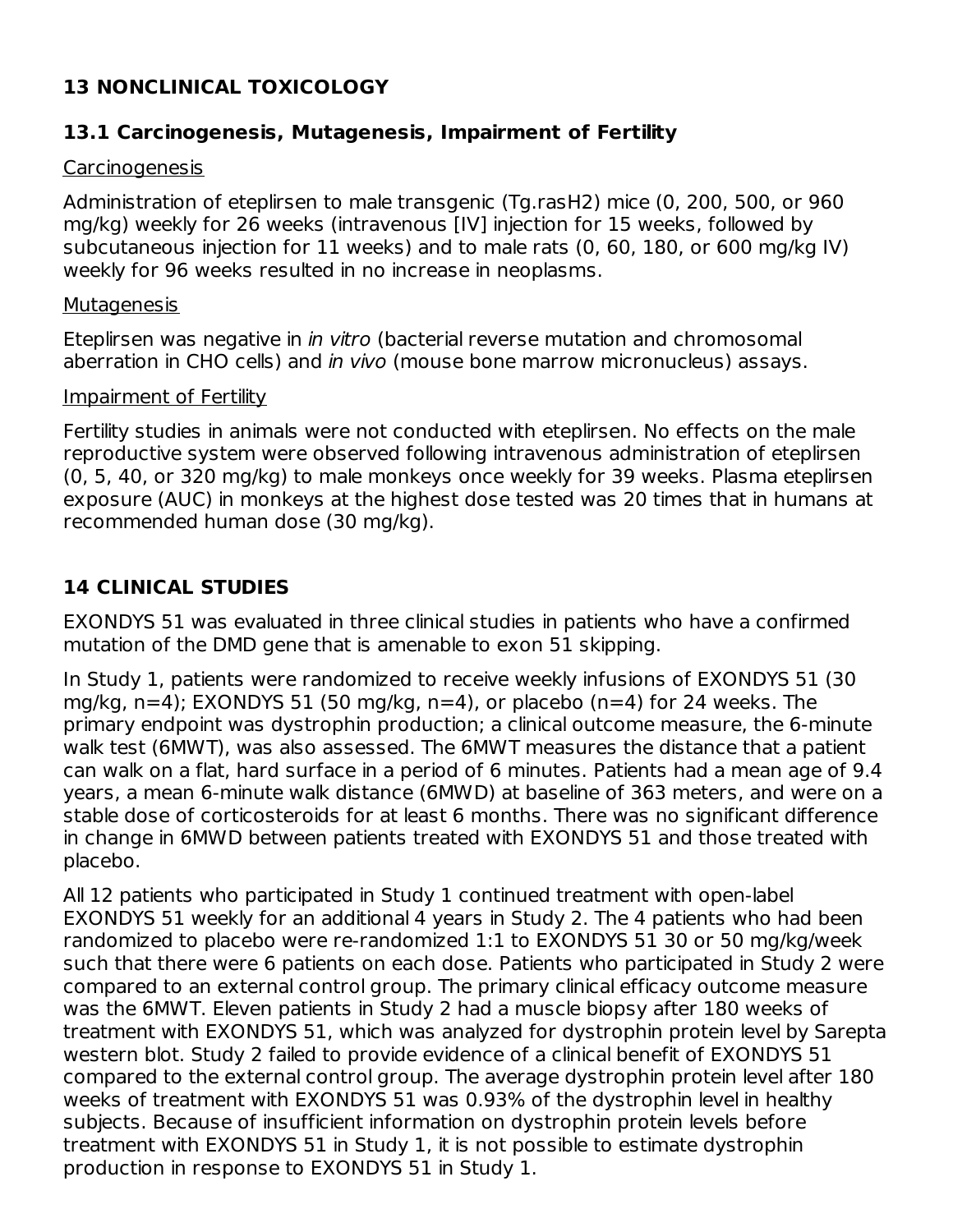In Study 3, 13 patients were treated with open-label EXONDYS 51 (30 mg/kg) weekly for 48 weeks and had a muscle biopsy at baseline and after 48 weeks of treatment. Patients had a mean age of 8.9 years and were on a stable dose of corticosteroids for at least 6 months. Dystrophin levels in muscle tissue were assessed by Western blot. In the 12 patients with evaluable results, the pre-treatment dystrophin level was  $0.16\% \pm 0.12\%$ (mean  $\pm$  standard deviation) of the dystrophin level in a healthy subject and 0.44%  $\pm$ 0.43% after 48 weeks of treatment with EXONDYS 51 ( $p < 0.05$ ). The median increase after 48 weeks was 0.1%.

Individual patient dystrophin levels from Study 3 are shown in Table 2.

#### **Table 2. Sarepta Western Blot Results: EXONDYS 51-Treated (Week 48) vs Pre-treatment Baseline (% Normal Dystrophin) (Study 301)**

| Patient        | <b>Baseline</b>     | Week 48             | Change from Baseline |
|----------------|---------------------|---------------------|----------------------|
| <b>Number</b>  | % normal dystrophin | % normal dystrophin | % normal dystrophin  |
|                | 0.13                | 0.26                | 0.13                 |
| $\overline{2}$ | 0.35                | 0.36                | 0.01                 |
| 3              | 0.06                | 0.37                | 0.31                 |
| 4              | 0.04                | 0.10                | 0.06                 |
| 5              | 0.17                | 1.02                | 0.85                 |
| 6              | 0.37                | 0.30                | $-0.07$              |
| 7              | 0.17                | 0.42                | 0.25                 |
| 8              | 0.24                | 1.57                | 1.33                 |
| 9              | 0.11                | 0.12                | 0.01                 |
| 10             | 0.05                | 0.47                | 0.43                 |
| 11             | 0.02                | 0.09                | 0.07                 |
| 12             | 0.18                | 0.21                | 0.03                 |
| Mean           | 0.16                | 0.44                | $0.28; p=0.008$      |

## **16 HOW SUPPLIED/STORAGE AND HANDLING**

## **16.1 How Supplied**

EXONDYS 51 injection is supplied in single-dose vials. The solution is clear and colorless, and may have some opalescence, and may contain trace amounts of small, white to offwhite amorphous particles.

- Single-dose vials containing 100 mg/2 mL (50 mg/mL) eteplirsen NDC 60923-363-02
- Single-dose vials containing 500 mg/10 mL (50 mg/mL) eteplirsen NDC 60923-284-10

# **16.2 Storage and Handling**

Store EXONDYS 51 at 2°C to 8°C (36°F to 46°F). Do not freeze. Protect from light and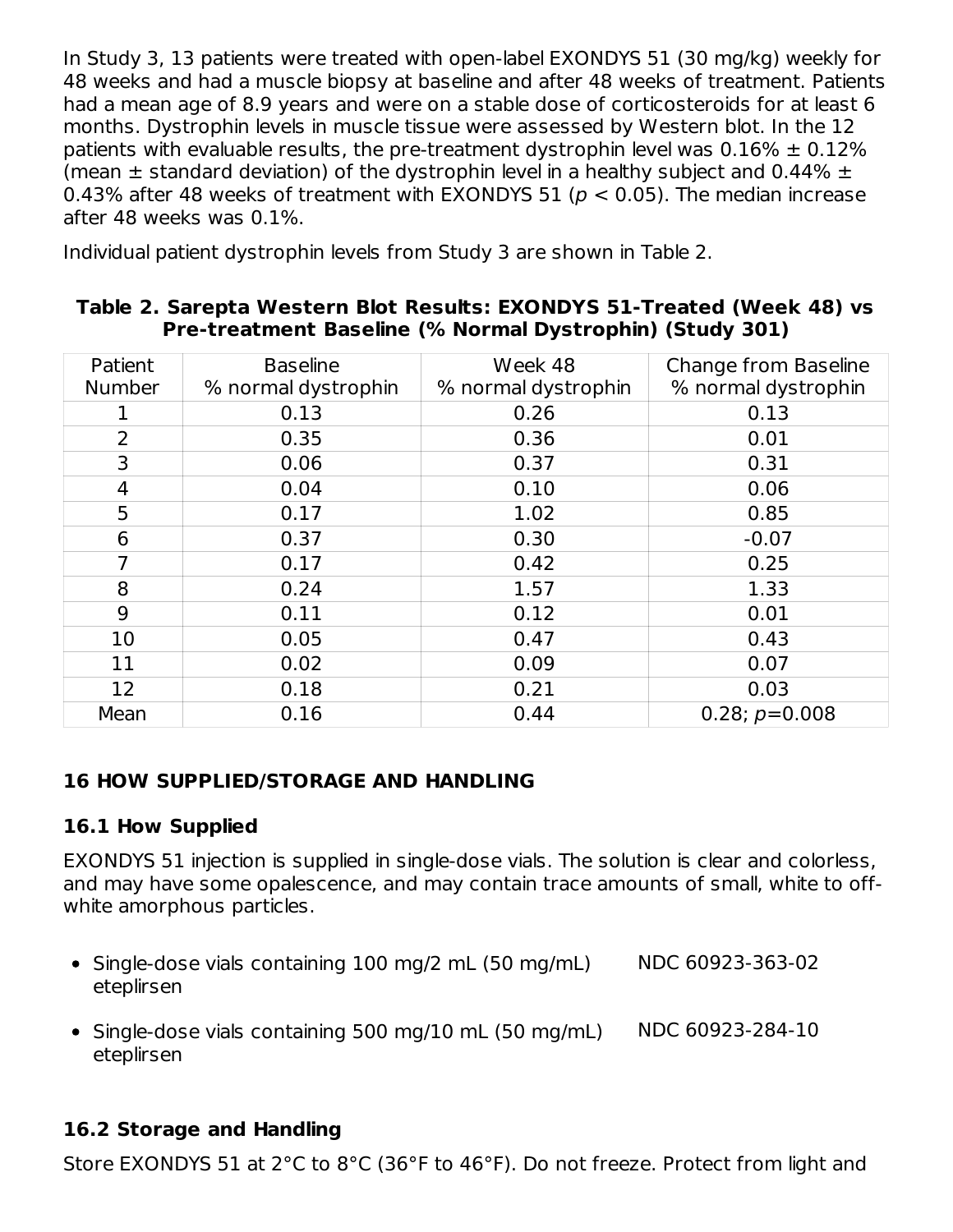store EXONDYS 51 in the original carton until ready for use.

## **17 PATIENT COUNSELING INFORMATION**

### Hypersensitivity Reactions

Advise patients and/or caregivers that symptoms of hypersensitivity, including bronchospasm, chest pain, cough, tachycardia, and urticaria can occur with EXONDYS 51. Instruct them to seek immediate medical care should they experience signs and symptoms of hypersensitivity [see Warnings and Precautions (5.1)].

Manufactured for: Sarepta Therapeutics, Inc. Cambridge, MA 02142 USA

SAREPTA, SAREPTA THERAPEUTICS, EXONDYS, EXONDYS 51, and the EXONDYS 51 Logo are trademarks of Sarepta Therapeutics, Inc. registered in the U.S. Patent and Trademark Office and may be registered in various other jurisdictions.



## **Principal Display Panel – Carton Label**

NDC: 60923-363-02

Rx Only

Exondys 51 (eteplirsen) Injection

100 mg/2 mL

(50 mg/mL)

For Intravenous Infusion

After Dilution

Single Dose

1 vial

**SAREPTA THERAPEUTICS**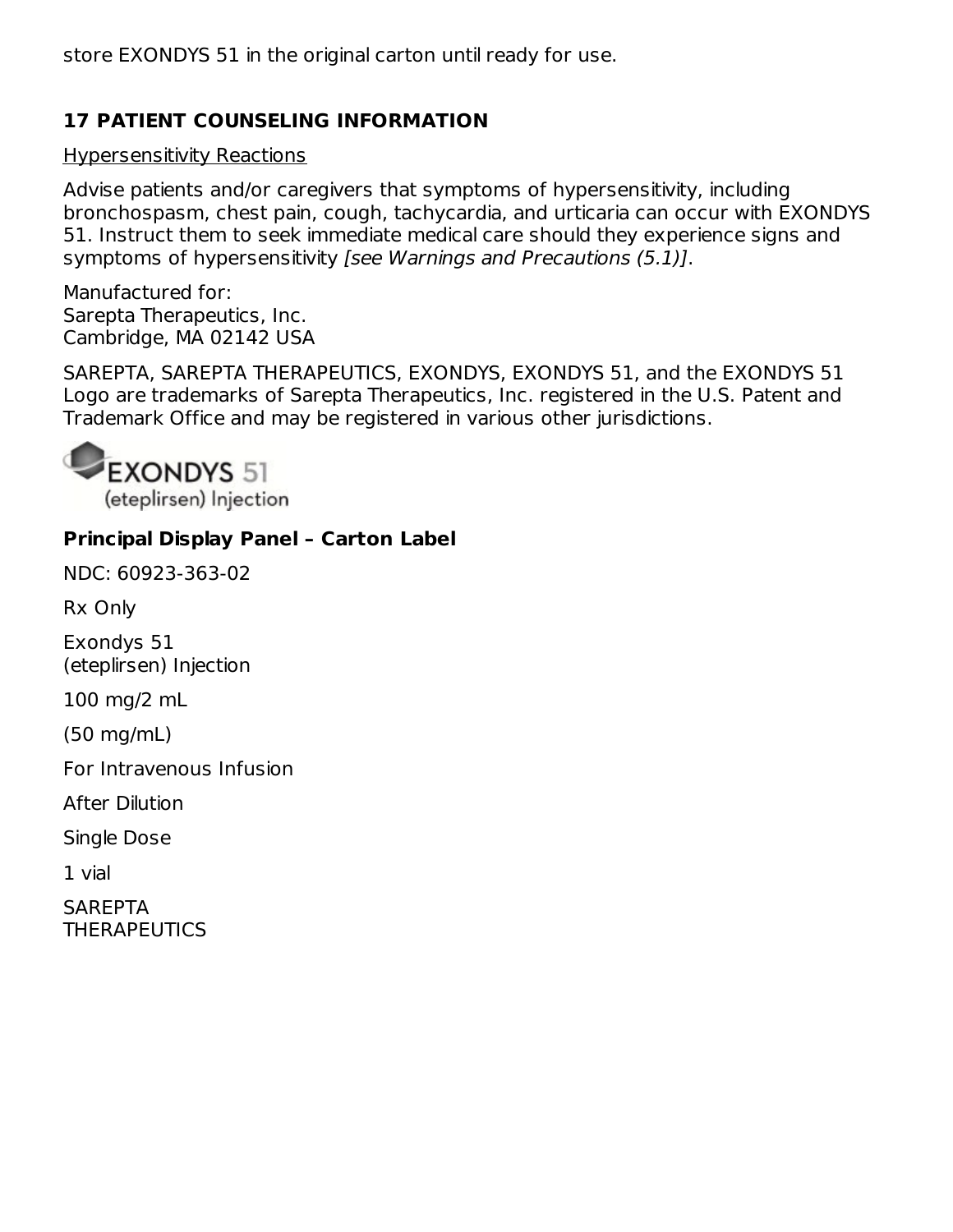

# **Principal Display Panel – Vial Label**

NDC 60923-363-02

EXONDYS 51 (eterplirsen) Injection

100 mg/2 mL (50 mg/mL)

Single Dose. Mfg for:

Sarepta Therapeutics, Inc.

Cambridge, MA 02142 USA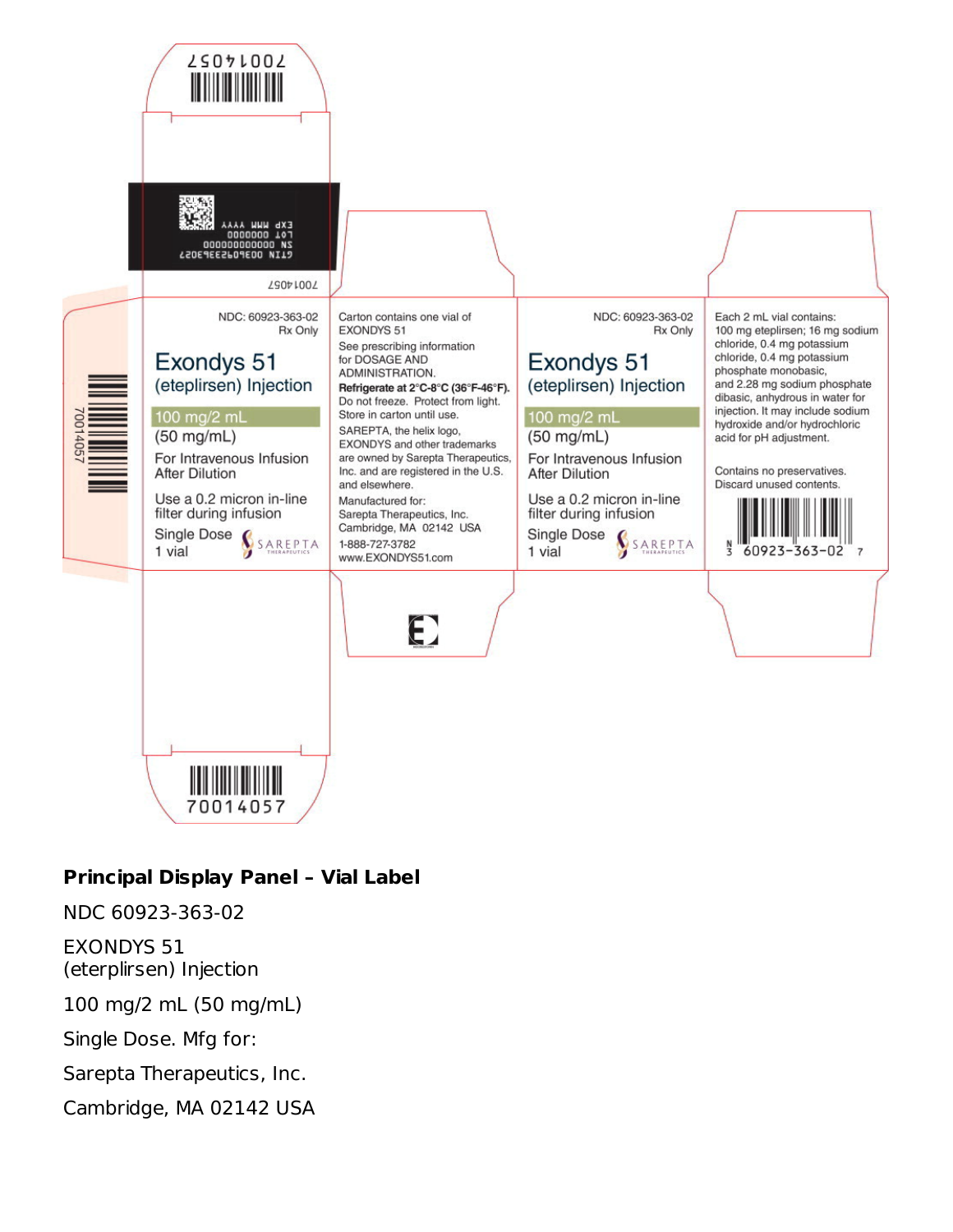

### **Principal Display Panel – Carton Label**

NDC: 60923-284-10

Rx Only

Exondys 51 (eteplirsen) Injection

500 mg/10 mL

(50 mg/mL)

For Intravenous Infusion

After Dilution

Single Dose

1 vial

**SAREPTA THERAPEUTICS**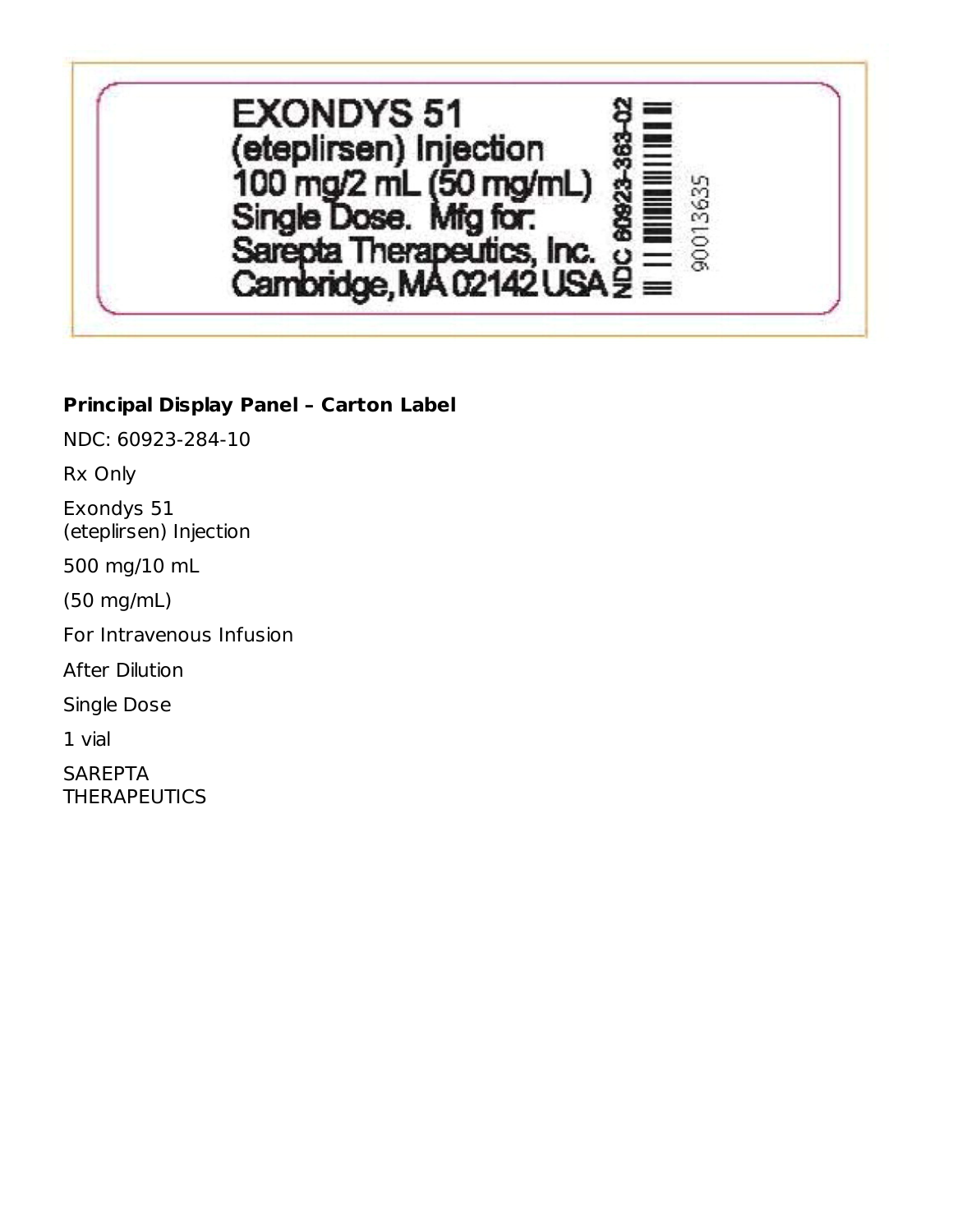

### **Principal Display Panel – Vial Label**

NDC 60923-284-10

EXONDYS 51 (eterplirsen) Injection

500 mg/10 mL (50 mg/mL)

For Intravenous Infusion After Dilution

Refrigerate at 2°C-8°C (36°F-46°F).

Mfg for: Sarepta Therapeutics, Inc.

Cambridge, MA 02142 USA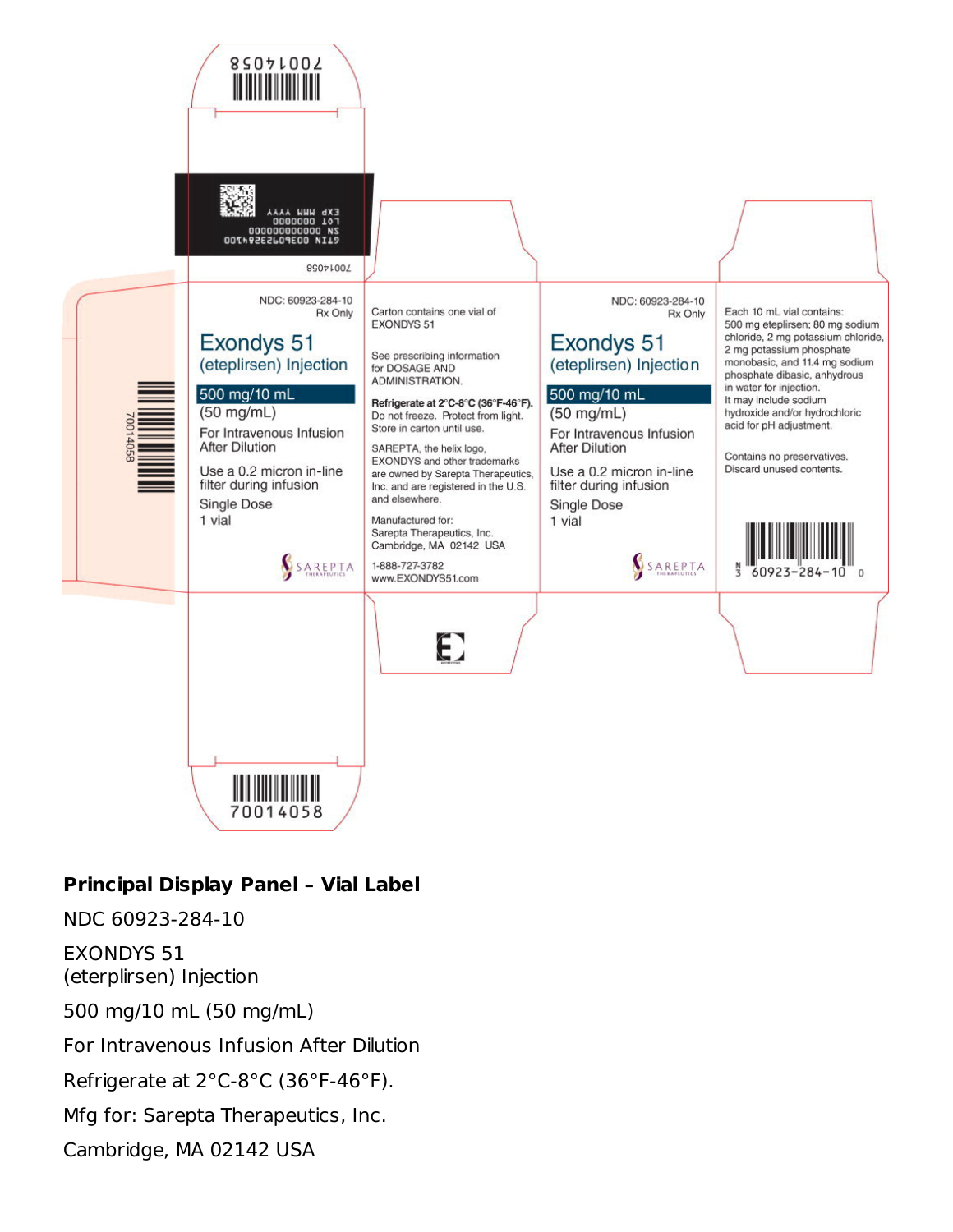| <b>EXONDYS 51</b><br>(eteplirsen) Injection Single Dose $\frac{1}{\infty}$ ≡                                                                     | $Rx$ Only $\Omega$ |            |          |
|--------------------------------------------------------------------------------------------------------------------------------------------------|--------------------|------------|----------|
| 500 mg/10 mL (50 mg/mL)                                                                                                                          |                    |            |          |
| For Intravenous Infusion After Dilution<br>Refrigerate at 2°C-8°C (36°F-46°F).<br>Mfg for: Sarepta Therapeutics, Inc.<br>Cambridge, MA 02142 USA |                    | : 6092<br> | 92013637 |

|   | <b>EXONDYS 51</b>              |                                        |                                                              |                                |                              |  |
|---|--------------------------------|----------------------------------------|--------------------------------------------------------------|--------------------------------|------------------------------|--|
|   | eteplirsen injection           |                                        |                                                              |                                |                              |  |
|   |                                |                                        |                                                              |                                |                              |  |
|   | <b>Product Information</b>     |                                        |                                                              |                                |                              |  |
|   | <b>Product Type</b>            |                                        | HUMAN PRESCRIPTION DRUG                                      | <b>Item Code (Source)</b>      | NDC:60923-363                |  |
|   | <b>Route of Administration</b> |                                        | <b>INTRAVENOUS</b>                                           |                                |                              |  |
|   |                                |                                        |                                                              |                                |                              |  |
|   |                                |                                        |                                                              |                                |                              |  |
|   |                                | <b>Active Ingredient/Active Moiety</b> |                                                              |                                |                              |  |
|   |                                |                                        | <b>Ingredient Name</b>                                       | <b>Basis of Strength</b>       | <b>Strength</b>              |  |
|   |                                |                                        | eteplirsen (UNII: AIW6036FAS) (eteplirsen - UNII:AIW6036FAS) | eteplirsen                     | 50 mg in 1 mL                |  |
|   |                                |                                        |                                                              |                                |                              |  |
|   | <b>Inactive Ingredients</b>    |                                        |                                                              |                                |                              |  |
|   |                                |                                        | <b>Ingredient Name</b>                                       |                                | <b>Strength</b>              |  |
|   |                                | sodium chloride (UNII: 451W47IQ8X)     |                                                              |                                |                              |  |
|   |                                | potassium chloride (UNII: 660YQ98I10)  |                                                              |                                |                              |  |
|   |                                |                                        | potassium phosphate, monobasic (UNII: 4J9FJ0HL51)            |                                |                              |  |
|   |                                |                                        | sodium phosphate, dibasic, anhydrous (UNII: 22ADO53M6F)      |                                |                              |  |
|   |                                | sodium hydroxide (UNII: 55X04QC32I)    |                                                              |                                |                              |  |
|   |                                | hydrochloric acid (UNII: QTT17582CB)   |                                                              |                                |                              |  |
|   | water (UNII: 059QF0KO0R)       |                                        |                                                              |                                |                              |  |
|   |                                |                                        |                                                              |                                |                              |  |
|   |                                |                                        |                                                              |                                |                              |  |
|   | <b>Packaging</b>               |                                        |                                                              |                                |                              |  |
| # | <b>Item Code</b>               |                                        | <b>Package Description</b>                                   | <b>Marketing Start</b><br>Date | <b>Marketing End</b><br>Date |  |
|   | NDC:60923                      |                                        |                                                              |                                |                              |  |

**1** NDC:60923-363-02 1 in 1 CARTON 09/19/2016 **1** 2 mL in 1 VIAL, SINGLE-USE; Type 0: Not a Combination Product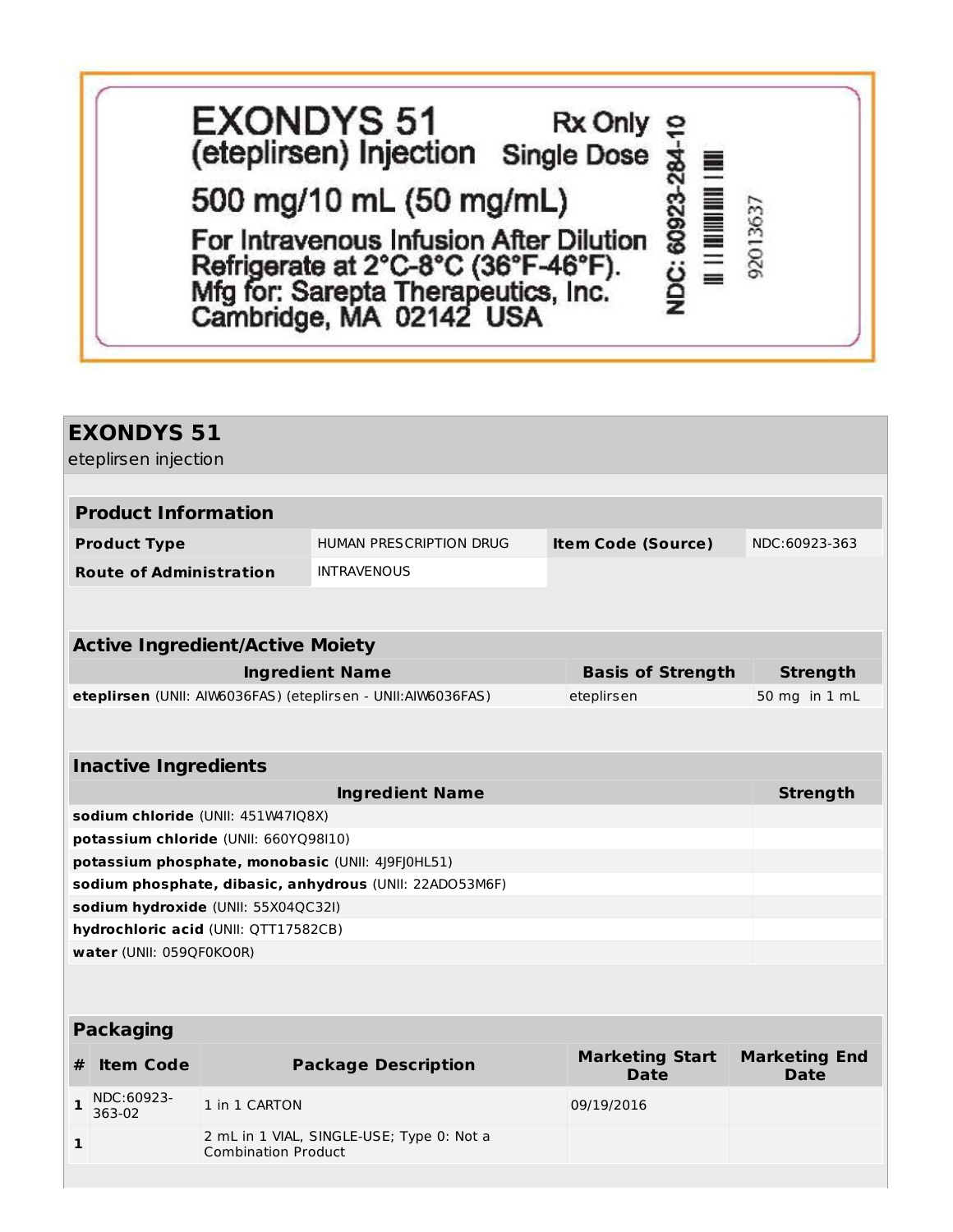| <b>Marketing</b><br><b>Category</b>    | <b>Marketing Information</b><br><b>Application Number or Monograph</b><br><b>Marketing Start</b><br><b>Citation</b><br>Date |                                                              |            |                                       | <b>Marketing End</b><br>Date        |  |  |  |
|----------------------------------------|-----------------------------------------------------------------------------------------------------------------------------|--------------------------------------------------------------|------------|---------------------------------------|-------------------------------------|--|--|--|
| <b>NDA</b>                             | 09/19/2016<br>NDA206488                                                                                                     |                                                              |            |                                       |                                     |  |  |  |
| <b>EXONDYS 51</b>                      |                                                                                                                             |                                                              |            |                                       |                                     |  |  |  |
| eteplirsen injection                   |                                                                                                                             |                                                              |            |                                       |                                     |  |  |  |
| <b>Product Information</b>             |                                                                                                                             |                                                              |            |                                       |                                     |  |  |  |
| <b>Product Type</b>                    |                                                                                                                             | HUMAN PRESCRIPTION DRUG                                      |            | <b>Item Code (Source)</b>             | NDC:60923-284                       |  |  |  |
| <b>Route of Administration</b>         |                                                                                                                             | <b>INTRAVENOUS</b>                                           |            |                                       |                                     |  |  |  |
|                                        |                                                                                                                             |                                                              |            |                                       |                                     |  |  |  |
| <b>Active Ingredient/Active Moiety</b> |                                                                                                                             |                                                              |            |                                       |                                     |  |  |  |
|                                        |                                                                                                                             | <b>Ingredient Name</b>                                       |            | <b>Basis of Strength</b>              | <b>Strength</b>                     |  |  |  |
|                                        |                                                                                                                             | eteplirsen (UNII: AIW6036FAS) (eteplirsen - UNII:AIW6036FAS) | eteplirsen |                                       | 50 mg in 1 mL                       |  |  |  |
| <b>Inactive Ingredients</b>            |                                                                                                                             |                                                              |            |                                       |                                     |  |  |  |
|                                        |                                                                                                                             | <b>Ingredient Name</b>                                       |            |                                       | <b>Strength</b>                     |  |  |  |
| sodium chloride (UNII: 451W47IQ8X)     |                                                                                                                             |                                                              |            |                                       |                                     |  |  |  |
| potassium chloride (UNII: 660YQ98I10)  |                                                                                                                             |                                                              |            |                                       |                                     |  |  |  |
|                                        |                                                                                                                             | potassium phosphate, monobasic (UNII: 4J9FJ0HL51)            |            |                                       |                                     |  |  |  |
| sodium hydroxide (UNII: 55X04QC32I)    |                                                                                                                             | sodium phosphate, dibasic, anhydrous (UNII: 22ADO53M6F)      |            |                                       |                                     |  |  |  |
| hydrochloric acid (UNII: QTT17582CB)   |                                                                                                                             |                                                              |            |                                       |                                     |  |  |  |
| water (UNII: 059QF0KO0R)               |                                                                                                                             |                                                              |            |                                       |                                     |  |  |  |
|                                        |                                                                                                                             |                                                              |            |                                       |                                     |  |  |  |
| <b>Packaging</b>                       |                                                                                                                             |                                                              |            |                                       |                                     |  |  |  |
| <b>Item Code</b><br>#                  |                                                                                                                             | <b>Package Description</b>                                   |            | <b>Marketing Start</b><br><b>Date</b> | <b>Marketing End</b><br><b>Date</b> |  |  |  |
| NDC:60923-<br>$\mathbf{1}$<br>284-10   | 1 in 1 CARTON                                                                                                               |                                                              |            | 09/19/2016                            |                                     |  |  |  |
| 1                                      | <b>Combination Product</b>                                                                                                  | 10 mL in 1 VIAL, SINGLE-USE; Type 0: Not a                   |            |                                       |                                     |  |  |  |
|                                        |                                                                                                                             |                                                              |            |                                       |                                     |  |  |  |
|                                        |                                                                                                                             |                                                              |            |                                       |                                     |  |  |  |
| <b>Marketing Information</b>           |                                                                                                                             |                                                              |            |                                       |                                     |  |  |  |

| Marketing  | <b>Application Number or Monograph</b> | <b>Marketing Start</b> | <b>Marketing End</b> |  |
|------------|----------------------------------------|------------------------|----------------------|--|
| Category   | <b>Citation</b>                        | Date                   | Date                 |  |
| <b>NDA</b> | NDA206488                              | 09/19/2016             |                      |  |